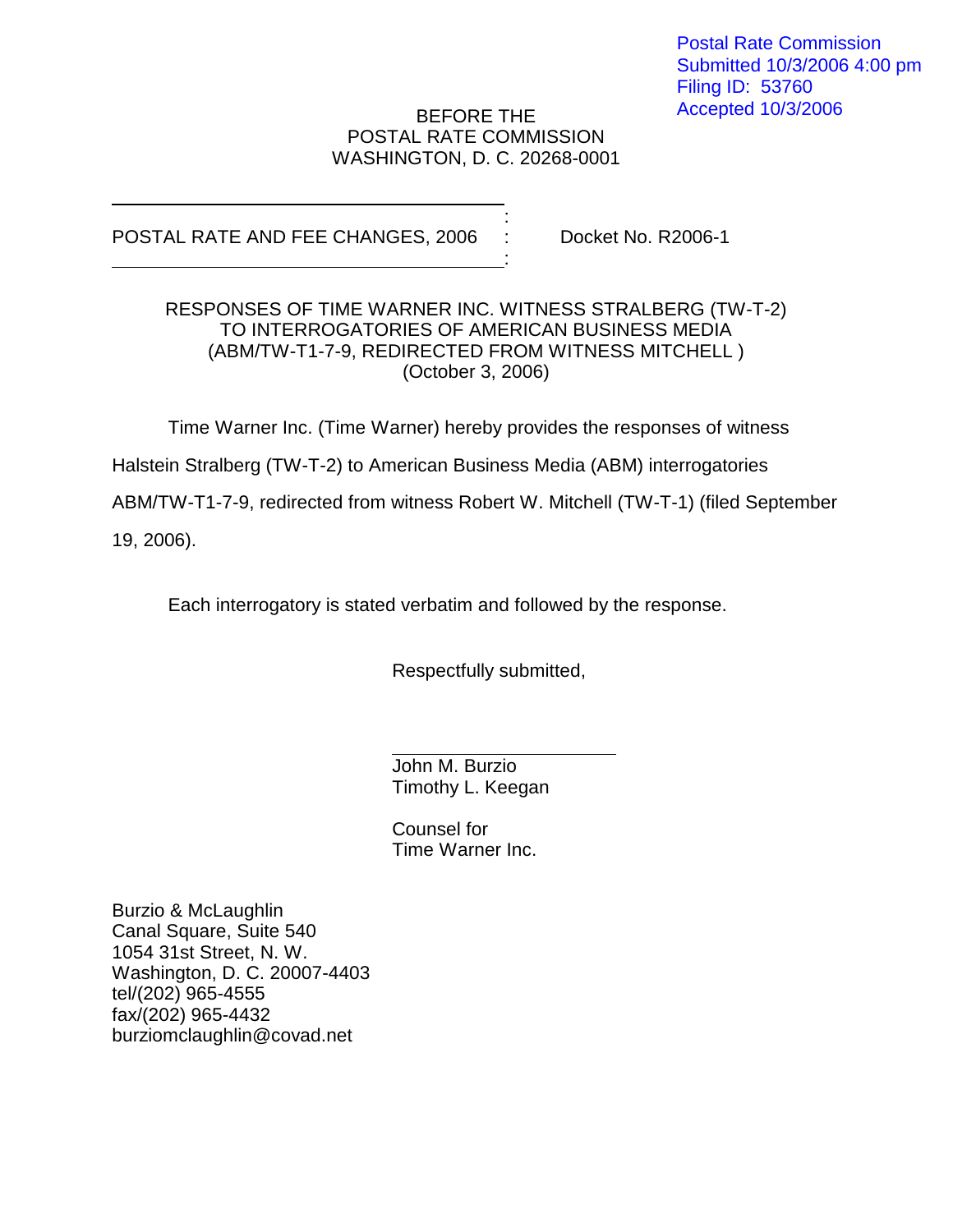## **RESPONSES TO ABM/TW-T1-7-9, REDIRECTED TO WITNESS STRALBERG (TW-T-2)**

ABM/TW-T1-7. Please describe in detail, and produce, all studies you or someone else performed for or on behalf of Time Warner to determine the effect of your proposal on Periodicals mailers.

**RESPONSE:** See my answers to ABM/TW-T1-8 and 9, which include all the publications on which I have analyzed to date the impact witness Mitchell's rate design would have. Due to a shortage of time, the only publications analyzed before the filing of Mitchell's testimony were the six Transworld publications, owned by Time Inc., and Time magazine.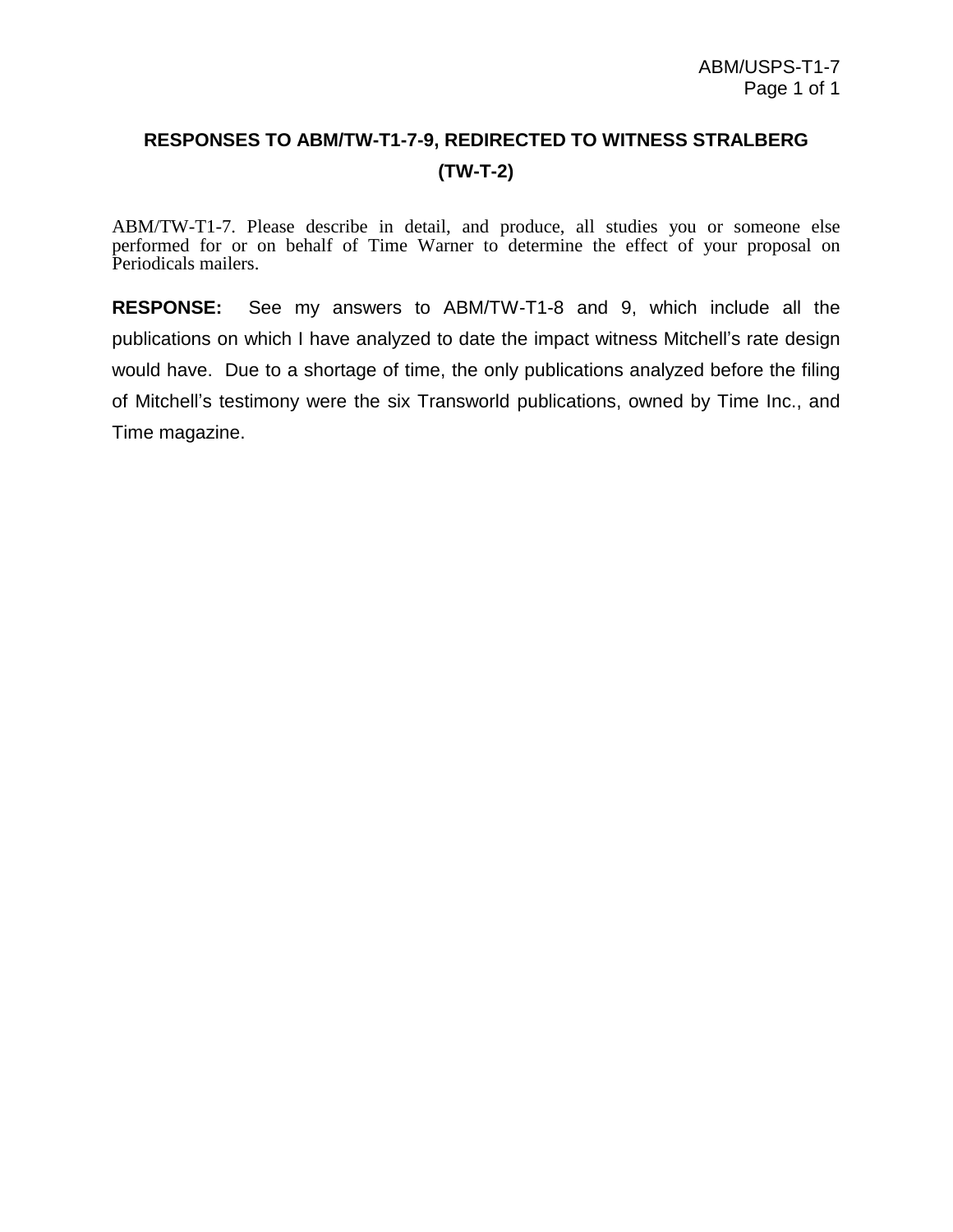ABM/TW-T1-8. Please provide information similar to that provided in Docket No. C2004-1 showing, for a recent and representative issue of each publication produced by Time Warner (names may be coded), the approximate mailed circulation, the approximate mailed circulation in its main file, the frequency, the percentage of the main file and the percentage of supplemental mailings mailed in sacks, whether or not the publication is now co-mailed orco-palletized, the percentage of pieces sorted to carrier route, the percentage of pieces on 5-digit or carrier route pallets, and postage per copy for the main file and for supplemental mailings at the present rates and at the rates you propose.

**RESPONSE:** See Tables ABM/TW-T1-8a and 8b. The first table summarizes the requested characteristics of the 42 Time Warner Periodicals that are distributed through the mail in the United States. Table ABM/TW-T1-8b shows, for a recent sample issue of each publication, and separately for the publication's main file and its supplemental mailings, the per-piece postage under current rates, the rates proposed by witness Tang and the rates proposed by witness Mitchell.

Many of Time Warner's publications use comailing or co-palletization for their supplemental files. Some use comailing or co-palletization also for their main file.<br>Generally, when a mailing is comailed or co-palletized, the comailer (e.g. printer) keeps (and does not release to individual participants) some of the information (e.g., number of bundles, sacks and pallets in the total mailing) that would be necessary to determine postage for individual publications under the rates proposed by witness Mitchell or the rates proposed by witness Tang in this docket. Consequently it was impossible to provide all the requested information for the publications that do use comailing or co palletization.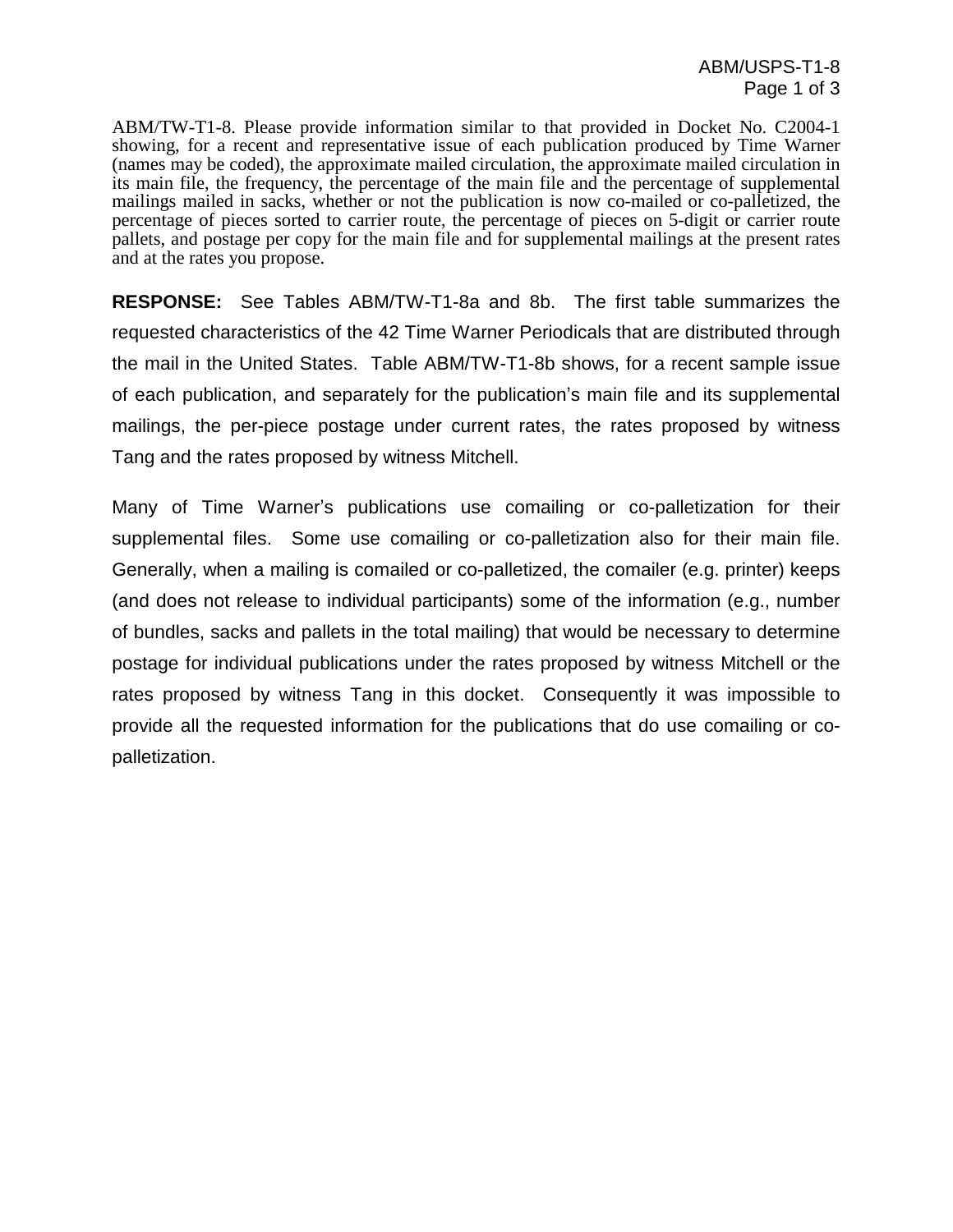|                |         |                           |                |           |                | Table ABM/TW-T1-8a: Time Warner Publications Mailed In the United States |                       |                         |          |
|----------------|---------|---------------------------|----------------|-----------|----------------|--------------------------------------------------------------------------|-----------------------|-------------------------|----------|
| Pub            |         | <b>Mailed Circulation</b> | Freq.          |           | % Pcs in Sacks | % Comail                                                                 | $\overline{\%}$ Copal | $\overline{\%}$ Carrier | $%$ on   |
| No             |         |                           |                | Main file | Supple-        |                                                                          |                       | Route                   | 5D       |
|                | Total   | Main File                 |                |           | mental         |                                                                          |                       |                         | Pallets  |
| 1              | 4154472 | 4154472                   | 51             | 1.94%     | 0.00%          | 0.00%                                                                    | 0.24%                 | 89.40%                  | 16.92%   |
| $\overline{c}$ | 3138235 | 3138235                   | 51             | 1.29%     | 0.00%          | 0.00%                                                                    | 0.61%                 | 88.61%                  | 7.76%    |
| 3              | 2346184 | 2346184                   | 51             | 2.57%     | 0.00%          | 0.00%                                                                    | 0.00%                 | 81.77%                  | 8.84%    |
| 4              | 1860267 | 1860267                   | 48             | 1.33%     | 0.00%          | 0.00%                                                                    | 0.00%                 | 77.84%                  | 3.33%    |
| 5              | 799753  | 795179                    | 25             | 3.51%     | 100.00%        | 0.00%                                                                    | 0.00%                 | 47.00%                  | 4.11%    |
| 6              | 1869682 | 1839685                   | 12             | 3.59%     | 100.00%        | 0.00%                                                                    | 0.00%                 | 69.67%                  | 12.72%   |
| 7              | 1079635 | 1068364                   | 13             | 0.75%     | 100.00%        | 0.00%                                                                    | 0.00%                 | 56.82%                  | 37.86%   |
| 8              | 1604277 | 1454777                   | 12             | 1.52%     | 24.60%         | 0.00%                                                                    | 0.00%                 | 57.08%                  | 28.30%   |
| 9              | 880980  | 826437                    | 12             | copal     | copal          | 0.00%                                                                    | 6.89%                 | 56.04%                  | copal    |
| 10             | 391561  | 376297                    | 10             | 10.03%    | 100.00%        | 0.00%                                                                    | 0.00%                 | 32.61%                  | 1.54%    |
| 11             | 915949  | 845949                    | 10             | 2.96%     | 100.00%        | 0.00%                                                                    | 0.00%                 | 34.00%                  | 0.75%    |
| 12             | 594927  | 590025                    | 11             | 2.39%     | 100.00%        | 0.00%                                                                    | 0.00%                 | 22.01%                  | 0.19%    |
| 13             | 635129  | 551156                    | 10             | 7.12%     | 100.00%        | 0.00%                                                                    | 0.00%                 | 21.50%                  | 3.42%    |
| 14             | 1566814 | 1451136                   | 12             | 2.41%     | 55.26%         | 0.00%                                                                    | 0.00%                 | 52.87%                  | 7.53%    |
| 15             | 869781  | 779299                    | 9              | comail    | comail         | 95.00%                                                                   | 0.00%                 | 69.53%                  | comail   |
| 16             | 1384272 | 1192306                   | 10             | comail    | comail         | 95.00%                                                                   | 0.00%                 | 62.33%                  | comail   |
| 17             | 633755  | 599187                    | 10             | 2.15%     | 100.00%        | 0.00%                                                                    | 0.00%                 | 60.85%                  | 0.00%    |
| 18             | 355643  | 310852                    | $\,6$          | 10.42%    | 100.00%        | 0.00%                                                                    | 0.00%                 | 19.68%                  | 3.82%    |
| 19             | 2664922 | 2523308                   | 12             | 0.89%     | 37.31%         | 0.00%                                                                    | 0.00%                 | 74.61%                  | 42.94%   |
| 20             | 1503772 | 1349078                   | 11             | 2.17%     | comail         | 10.29%                                                                   | 0.00%                 | 50.54%                  | comail   |
| 21             | 145298  | 144298                    | 12             | 12.72%    | 100.00%        | 0.00%                                                                    | 0.00%                 | 7.27%                   | 0.00%    |
| 22             | 921190  | 893190                    | 10             | 4.51%     | comail         | 3.04%                                                                    | 0.00%                 | 42.33%                  | comail   |
| 23             | 1188795 | 1162861                   | 12             | 4.48%     | comail         | 2.18%                                                                    | 0.00%                 | 54.72%                  | comail   |
| 24             | 162499  | 159499                    | 12             | 10.23%    | 100.00%        | 0.00%                                                                    | 0.00%                 | 14.52%                  | 0.00%    |
| 25             | 450047  | 395155                    | 8              | 4.14%     | comail         | 12.20%                                                                   | 0.00%                 | 37.20%                  | comail   |
| 26             | 337752  | 257752                    | $\overline{7}$ | 7.90%     | comail         | 23.69%                                                                   | 0.00%                 | 41.29%                  | comail   |
| 27             | 119551  | 116551                    | 12             | 5.59%     | 100.00%        | 0.00%                                                                    | 0.00%                 | 8.19%                   | 0.00%    |
| 28             | 1152016 | 1127345                   | 10             | comail    | comail         | 98.29%                                                                   | 0.00%                 | 85.91%                  | comail   |
| 29             | 2273015 | 2076281                   | 11             | comail    | comail         | 84.12%                                                                   | 0.00%                 | 64.41%                  | comail   |
| 30             | 116594  | 106594                    | 26             | 8.40%     | 100.00%        | 0.00%                                                                    | 0.00%                 | 53.81%                  | 0.00%    |
| 31             | 29055   | 29055                     | 8              | 7.83%     | none           | 0.00%                                                                    | $0.00\%$              | 39.38%                  | $0.00\%$ |
| 32             | 809011  | 776011                    | 12             | 0.70%     | 100.00%        | 0.00%                                                                    | 0.00%                 | 47.69%                  | 0.00%    |
| 33             | 1006601 | 1006601                   | 10             | comail    | none           | 70.00%                                                                   | 0.00%                 | 54.93%                  | comail   |
| 34             | 1312054 | 1259965                   | 12             | 2.17%     | comail         | 3.97%                                                                    | 0.00%                 | 59.10%                  | comail   |
| 35             | 268603  | 258103                    | 12             | 3.67%     | 100.00%        | 0.00%                                                                    | 0.00%                 | 4.05%                   | 0.00%    |
| 36             | 1404607 | 1283690                   | 12             | 2.28%     | 59.87%         | 0.00%                                                                    | 0.00%                 | 67.83%                  | 30.79%   |
| 37             | 89035   | 81343                     | 12             | 5.51%     | copal          | 0.00%                                                                    | 8.64%                 | 1.00%                   | 0.00%    |
| 38             | 97668   | 65665                     | 9              | 12.07%    | copal          | 0.00%                                                                    | 32.77%                | 3.50%                   | 0.00%    |
| 39             | 51801   | 50321                     | 12             | 17.14%    | copal          | 0.00%                                                                    | 2.86%                 | 0.00%                   | 0.00%    |
| 40             | 29355   | 28355                     | 12             | 76.04%    | copal          | 0.00%                                                                    | 3.41%                 | 0.00%                   | 0.00%    |
| 41             | 74175   | 57172                     | 12             | 14.52%    | copal          | 0.00%                                                                    | 22.92%                | 1.84%                   | 0.00%    |
| 42             | 26208   | 24208                     | 6              | 53.49%    | copal          | 0.00%                                                                    | 7.63%                 | 1.50%                   | 0.00%    |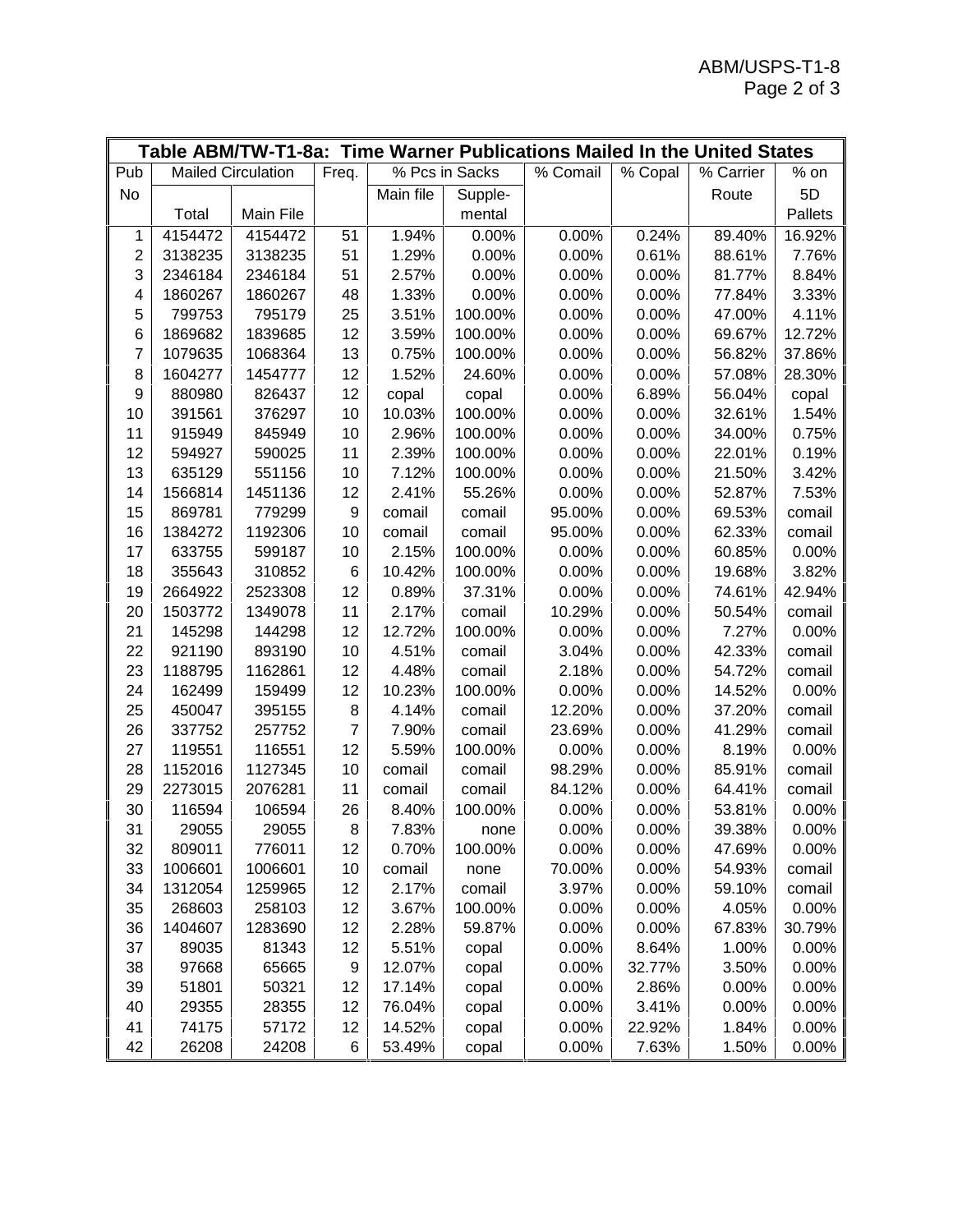|                  |         |           |          | Table ABM/TW-T1-8b: Postage/Piece Under Different Rate Designs |             |          |
|------------------|---------|-----------|----------|----------------------------------------------------------------|-------------|----------|
| Pub              |         | Main file |          |                                                                | Supplements |          |
| No.              | R2005-1 | Tang      | Mitchell | R2005-1                                                        | Tang        | Mitchell |
| 1                | \$0.164 | \$0.186   | \$0.171  | none                                                           | none        | none     |
| $\boldsymbol{2}$ | \$0.164 | \$0.185   | \$0.171  | none                                                           | none        | none     |
| 3                | \$0.207 | \$0.232   | \$0.222  | none                                                           | none        | none     |
| 4                | \$0.192 | \$0.215   | \$0.206  | none                                                           | none        | none     |
| 5                | \$0.302 | \$0.334   | \$0.331  | \$0.482                                                        | \$0.554     | \$0.532  |
| 6                | \$0.267 | \$0.295   | \$0.289  | \$0.461                                                        | \$0.536     | \$0.533  |
| 7                | \$0.610 | \$0.650   | \$0.676  | \$0.999                                                        | \$1.147     | \$1.191  |
| 8                | \$0.505 | \$0.541   | \$0.567  | \$0.490                                                        | \$0.534     | \$0.520  |
| 9                | \$0.304 | copal     | copal    | \$0.357                                                        | copal       | copal    |
| 10               | \$0.271 | \$0.301   | \$0.303  | \$0.509                                                        | \$0.573     | \$0.519  |
| 11               | \$0.305 | \$0.335   | \$0.336  | \$0.525                                                        | \$0.594     | \$0.546  |
| 12               | \$0.282 | \$0.311   | \$0.317  | \$0.448                                                        | \$0.518     | \$0.515  |
| 13               | \$0.412 | \$0.449   | \$0.462  | \$0.534                                                        | \$0.615     | \$0.614  |
| 14               | \$0.316 | \$0.347   | \$0.347  | \$0.490                                                        | \$0.550     | \$0.558  |
| 15               | \$0.302 | comail    | comail   | \$0.370                                                        | comail      | comail   |
| 16               | \$0.288 | comail    | comail   | \$0.300                                                        | comail      | comail   |
| 17               | \$0.214 | \$0.240   | \$0.230  | \$0.370                                                        | \$0.435     | \$0.424  |
| 18               | \$0.346 | \$0.381   | \$0.398  | \$0.567                                                        | \$0.649     | \$0.636  |
| 19               | \$0.291 | \$0.319   | \$0.310  | \$0.450                                                        | \$0.510     | \$0.542  |
| 20               | \$0.234 | \$0.260   | \$0.255  | \$0.224                                                        | comail      | comail   |
| 21               | \$0.278 | \$0.310   | \$0.315  | \$0.402                                                        | \$0.467     | \$0.442  |
| 22               | \$0.231 | \$0.258   | \$0.255  | \$0.297                                                        | comail      | comail   |
| 23               | \$0.235 | \$0.262   | \$0.262  | \$0.333                                                        | comail      | comail   |
| 24               | \$0.278 | \$0.309   | \$0.313  | \$0.420                                                        | \$0.487     | \$0.476  |
| 25               | \$0.285 | comail    | comail   | \$0.284                                                        | comail      | comail   |
| 26               | \$0.257 | \$0.284   | \$0.281  | \$0.204                                                        | comail      | comail   |
| 27               | \$0.487 | \$0.535   | \$0.546  | \$0.809                                                        | \$0.933     | \$0.864  |
| 28               | \$0.227 | comail    | comail   | \$0.256                                                        | comail      | comail   |
| 29               | \$0.266 | comail    | comail   | \$0.297                                                        | comail      | comail   |
| 30               | \$0.296 | \$0.327   | \$0.421  | \$0.479                                                        | \$0.543     | \$0.449  |
| 31               | \$0.332 | \$0.367   | \$0.519  | \$0.510                                                        | \$0.580     | \$0.490  |
| 32               | \$0.211 | \$0.235   | \$0.232  | \$0.341                                                        | \$0.393     | \$0.407  |
| 33               | \$0.209 | comail    | comail   | none                                                           | none        | none     |
| 34               | \$0.311 | \$0.339   | \$0.335  | \$0.310                                                        | comail      | comail   |
| 35               | \$0.285 | \$0.315   | \$0.325  | \$0.475                                                        | \$0.553     | \$0.536  |
| 36               | \$0.288 | \$0.317   | \$0.308  | \$0.514                                                        | \$0.579     | \$0.568  |
| 37               | \$0.437 | \$0.479   | \$0.501  | n.a.                                                           | copal       | copal    |
| 38               | \$0.386 | \$0.425   | \$0.438  | n.a.                                                           | copal       | copal    |
| 39               | \$0.466 | \$0.512   | \$0.522  | n.a.                                                           | copal       | copal    |
| 40               | \$0.388 | \$0.438   | \$0.446  | n.a.                                                           | copal       | copal    |
| 41               | \$0.392 | \$0.435   | \$0.446  | n.a.                                                           | copal       | copal    |
| 42               | \$0.493 | \$0.556   | \$0.559  | n.a.                                                           | copal       | copal    |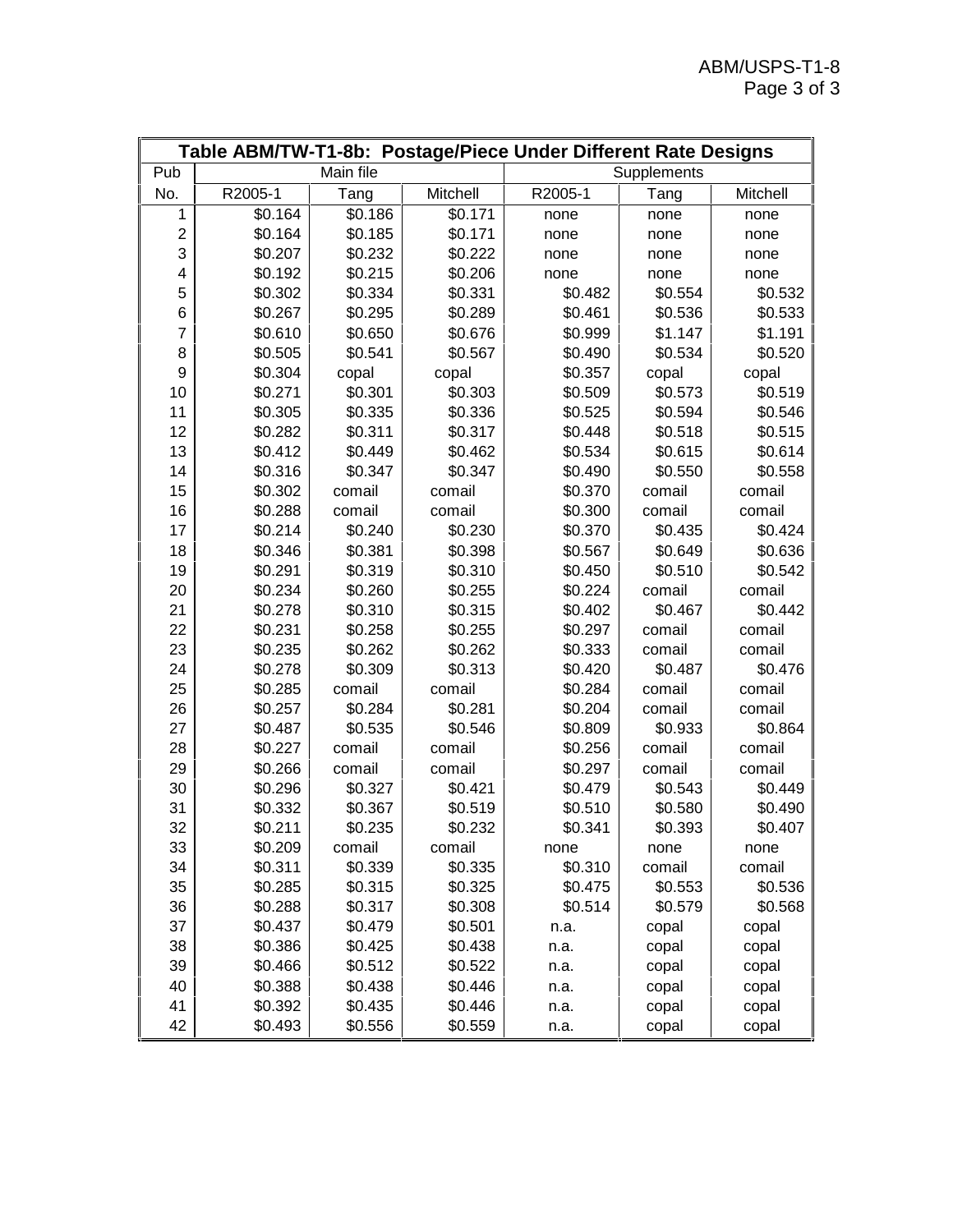ABM/TW-T1-9. Please provide the results in terms of postage per copy at present rates, postage per copy at the rates you propose and percentage increase between present rates and those proposed rates for the publications studied by USPS witness Tang in Docket No. C2004-1 and this one.

## **RESPONSE:**

It is not possible at this time to determine how the rates proposed by witness Mitchell in this docket, or for that matter the rates proposed by witness Tang, would affect the 251 publications described by Tang in Docket No. C2004-1. That is because the only mail characteristics information currently available for those publications is that which applied when the data was collected several years ago, prior to Tang's use of that data in her response to POIR No. 2 in Docket No. C2004-1 (filed October 15, 2004).

As I pointed out in my Docket No. C2004-1 surrebuttal testimony (TW et al.-RT-2 at 7-10 [Tr. 5/1546-49]), many of the publications for which Tang provided data used sacks with very few pieces in them ("skin sacks"). A rate structure that makes mailers pay the actual cost of the sacks they are using would obviously lead to high rate increases for those that put only a few pieces in each sack.

Since May of this year, however, the Postal Service has required that all Periodicals sacks contain at least 24 pieces. This means that all publications that used "skin sacks" when Tang's data was collected must have a different mailing profile today. Not only must such publications be using fewer sacks, but other changes must have happened as well, such as a migration of bundles either to pallets or to sacks with a lower level of presort than the sacks they used to be in. This in turn may have affected entry points, etc.

Under the existing rate design, publications that use sacks would in many cases be required to pay slightly more in postage because of the changes described above. Under a cost based rate design such as that presented by witness Mitchell, many of the same publications would experience postage reductions, in some cases dramatic reductions. Comparisons based on older data are therefore essentially meaningless for the publications most affected by the 24 piece requirement.

I have, nevertheless, applied Mitchell's rates, proposed in this docket, to Tang's C2004-1 publication data, for those of Tang's publications whose average number of pieces per sack was at least 24. That leaves out 42 publications, which because of their high use of skin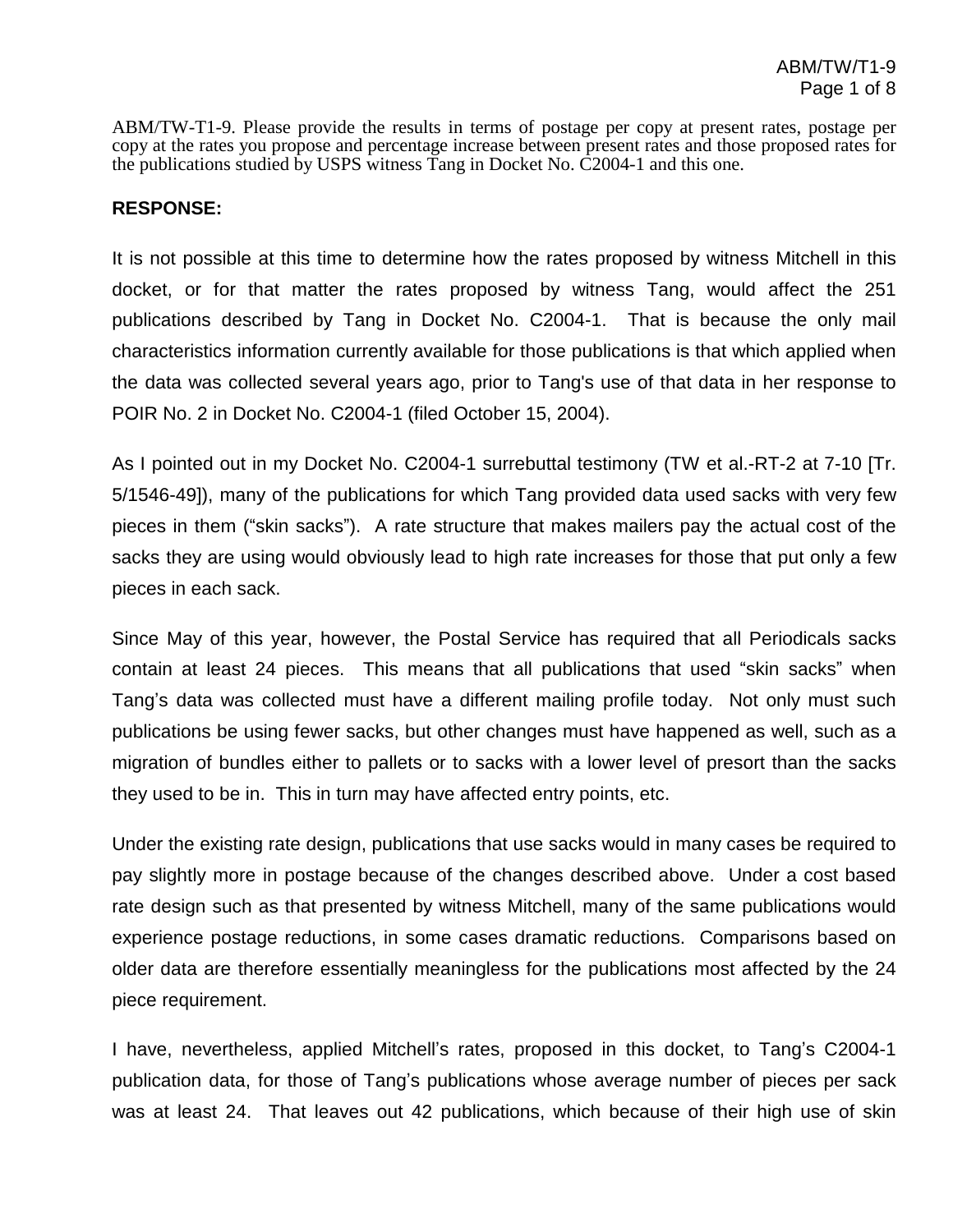sacks would have had to change their mailing practices significantly since Tang's data was collected. The results for the remaining 209 publications are summarized in Table ABM/TW-  $T1-9.1$ 

The table contains two columns expressing percent rate differential. One shows how much the rates proposed by Mitchell would raise or lower the postage for a publication if its mail characteristics data were exactly the same as when Tang collected the data. The other shows the percent difference between the postage under Mitchell's proposed rates and the postage under Tang's proposed rates, again assuming no change in mail characteristics. Table rows are sorted according to the percent difference between postage under the Mitchell and Tang proposals.

As can be seen, the main factor that differentiates the impact of the two rate proposals is flats machinability, which is recognized as a cost driver in Mitchell's rates but not in Tang's. The nine publications where the percent difference in postage is greatest are all non-machinable.

In the event that someone might attempt to verify the results presented in Table ABM/TW-T1- 9, I need to point out that I have corrected a mistake in witness Tang's "homework assignment" spreadsheet, contained in LR-L-173 and provided, under protective conditions, in response to a question posed by Chairman Omas at Tang's hearing. Among the 251 publications on which Tang provided data, 37 are identified as nonprofit. A nonprofit publication is entitled to a five percent discount relative to the postage it would have paid as a regular rate publication, except for the advertising pound rates, which by law must be the same for nonprofit and regular rate publications. As can be verified by examining Tang's spreadsheet, her formulas exaggerate considerably the nonprofit discount that most of her 37 nonprofits are entitled to, thereby understating the total postage they would pay. Without correcting this mistake, a comparison with the correctly calculated postage under Mitchell's

 $1$  Note that even publications with an average in excess of 24 pieces per sack may have had some sacks with fewer than 24 pieces. It is therefore likely that many of the publications in the table that primarily use sacks would do better under Mitchell's proposed rates than the table suggests.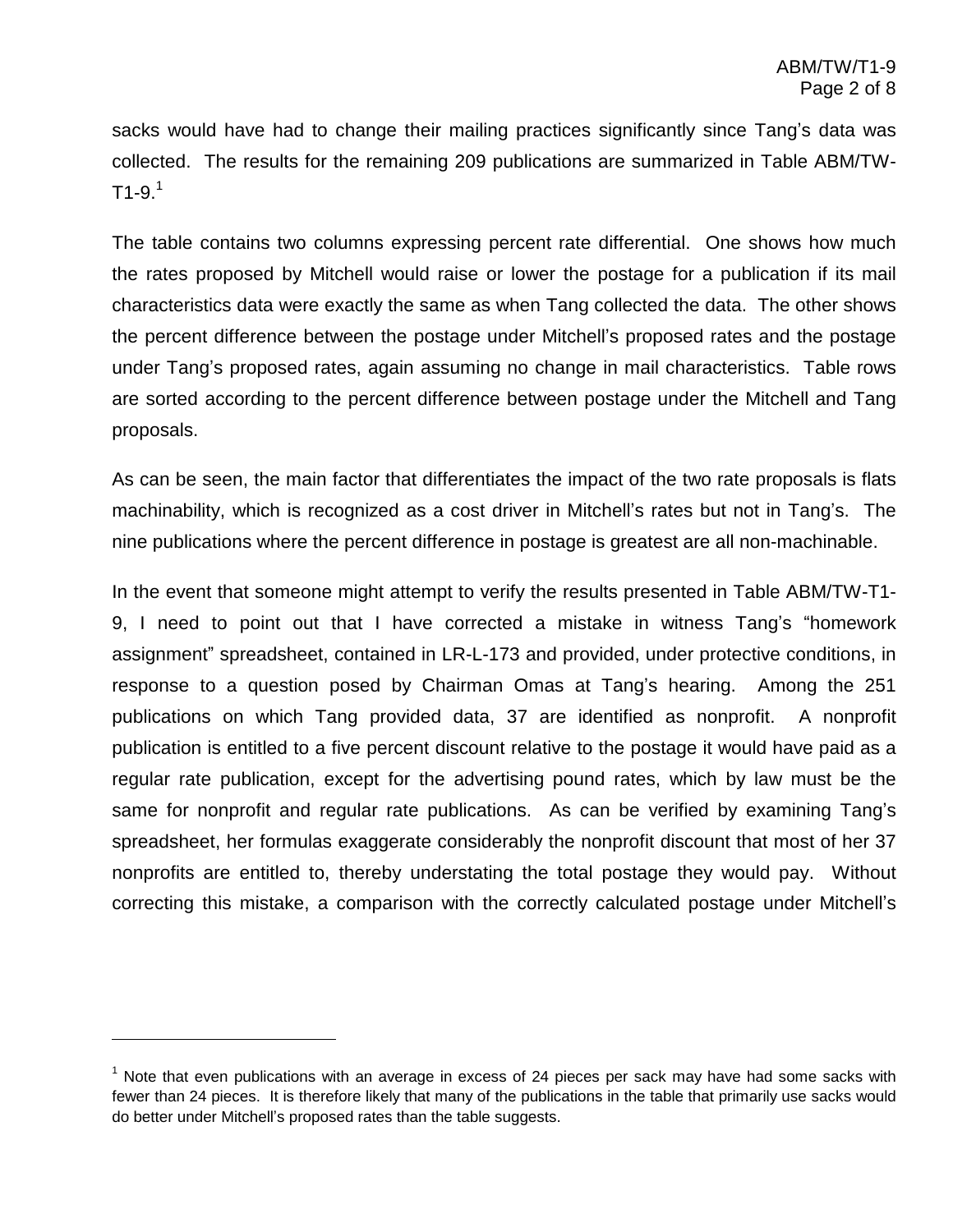proposal would make his rates for nonprofit publications look less favorable relative to hers than they really are. $2$ 

 $2$  Tang's nonprofit discounts are calculated in column Q (for R2005-1 rates) and W (for her proposed rates) on worksheet 'Summary' in her LR-L-173 spreadsheet. Examining the formulas used will show that she applies the 5% discount to a cost figure which consists of:(1) the piece rates before subtracting any of the piece rate discounts such as the editorial discount; (2) the advertising pound rates; and (3) her proposed container rate.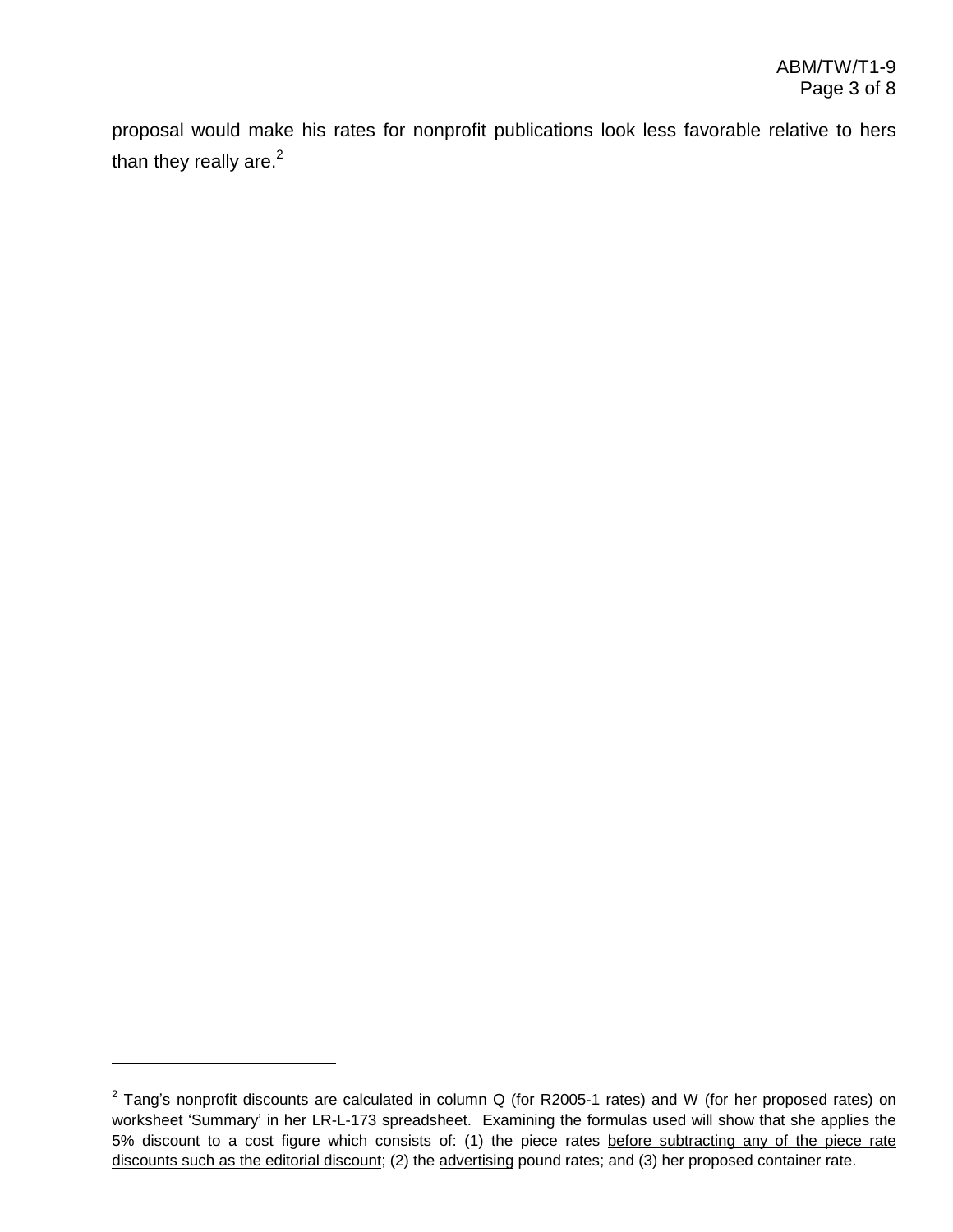|                |        |       |      |               |         |              | Table ABM/TW-T1-9: Impact of Mitchell's proposed Periodicals rates, versus current rates and those |                   |       |                  |           |        |
|----------------|--------|-------|------|---------------|---------|--------------|----------------------------------------------------------------------------------------------------|-------------------|-------|------------------|-----------|--------|
|                |        |       |      |               |         |              | proposed by Tang, for Tang's publications with more than 24 pieces per sack                        |                   |       |                  |           |        |
|                |        |       |      |               |         |              |                                                                                                    | Postage per piece |       | TW Rates Versus: |           |        |
| ID             | % Edit | Lb/pc | Freq | Size          | Density | Mach         | R2005-1                                                                                            | Tang              | TW    | R2005-1          | Tang      | Sack   |
| P1HL48         | 98%    | 0.229 | 6    | Large         | High    | $\mathbf M$  | 12.78                                                                                              | 14.31             | 11.99 | $-6.18%$         | $-16.26%$ | 44.23  |
| P1HL33         | 62%    | 0.247 | 12   | Large         | High    | $\mathbf M$  | 13.00                                                                                              | 15.27             | 12.98 | $-0.19%$         | $-14.99%$ | 50.58  |
| QHS71          | 44%    | 0.080 | 50   | Small         | Low     | M            | 40.11                                                                                              | 45.36             | 39.16 | $-2.37%$         | $-13.67%$ | 88.00  |
| QHS87          | 83%    | 0.112 | 22   | Small         | Low     | M            | 35.60                                                                                              | 39.87             | 34.68 | $-2.58%$         | $-13.03%$ | 193.00 |
| QHS68          | 76%    | 0.126 | 22   | Small         | Low     | $\mathbf M$  | 35.74                                                                                              | 40.53             | 35.39 | $-0.98%$         | $-12.67%$ | 71.60  |
| QHS70          | 75%    | 0.123 | 23   | Small         | Low     | M            | 36.56                                                                                              | 41.10             | 35.89 | $-1.82%$         | $-12.67%$ | 143.33 |
| QHS86          | 95%    | 0.148 | 26   | Small         | Low     | M            | 31.64                                                                                              | 35.84             | 32.02 | 1.21%            | $-10.67%$ | 48.50  |
| P1HM93         | 54%    | 0.567 | 6    | Medium        | High    | $\mathbf M$  | 27.28                                                                                              | 30.07             | 27.12 | $-0.61%$         | $-9.82%$  | 38.11  |
| P1HM74         | 59%    | 0.511 | 6    | Medium        | High    | $\mathbf M$  | 24.93                                                                                              | 27.47             | 24.82 | $-0.44%$         | $-9.65%$  | 43.99  |
| P1LM49         | 62%    | 0.595 | 4    | Medium        | Low     | M            | 45.95                                                                                              | 53.56             | 48.82 | 6.26%            | $-8.85%$  | 64.22  |
| L11            | 61%    | 0.427 | 12   | Large         | High    | $\mathbf M$  | 21.00                                                                                              | 23.26             | 21.21 | 1.02%            | $-8.78%$  | 44.77  |
| QHS82          | 70%    | 0.133 | 48   | Small         | Low     | M            | 36.75                                                                                              | 41.93             | 38.25 | 4.10%            | $-8.77%$  | 62.83  |
| M <sub>9</sub> | 62%    | 0.418 | 8    | Medium        | Low     | $\mathbf M$  | 20.87                                                                                              | 23.12             | 21.19 | 1.54%            | $-8.35%$  | 45.89  |
| QHS85          | 43%    | 0.625 | 24   | Small         | Low     | $\mathbf M$  | 46.36                                                                                              | 51.97             | 47.75 | 2.99%            | $-8.13%$  | 39.31  |
| QHS89          | 47%    | 0.346 | 365  | Small         | Low     | $\mathbf M$  | 42.43                                                                                              | 48.49             | 44.56 | 5.02%            | $-8.12%$  | 41.71  |
| P1LM39         | 75%    | 0.625 | 8    | Medium        | Low     | M            | 46.15                                                                                              | 52.06             | 47.94 | 3.88%            | $-7.92%$  | 41.14  |
| QHS26          | 100%   | 0.099 | 12   | Small         | High    | M            | 21.67                                                                                              | 23.27             | 21.54 | $-0.59%$         | $-7.45%$  | 80.52  |
| M10            | 57%    | 0.556 | 6    | Medium        | Low     | M            | 25.41                                                                                              | 27.93             | 25.91 | 1.96%            | $-7.23%$  | 45.60  |
| P1LM60         | 100%   | 0.444 | 6    | Medium        | Low     | $\mathbf M$  | 35.09                                                                                              | 41.55             | 38.59 | 10.00%           | $-7.11%$  | 80.89  |
| QHS64          | 92%    | 0.630 | 22   | Small         | Low     | $\mathbf M$  | 45.99                                                                                              | 54.15             | 50.77 | 10.38%           | $-6.26%$  | 29.20  |
| M20            | 58%    | 0.544 | 9    | Medium        | High    | $\mathbf M$  | 24.05                                                                                              | 26.46             | 24.93 | 3.67%            | $-5.79%$  | 47.76  |
| L <sub>9</sub> | 57%    | 0.531 | 8    | Large         | High    | $\mathbf M$  | 24.74                                                                                              | 27.29             | 25.74 | 4.04%            | $-5.69%$  | 44.67  |
| P1HL34         | 77%    | 0.225 | 6    | Large         | High    | M            | 14.91                                                                                              | 16.89             | 15.97 | 7.17%            | $-5.41%$  | 45.68  |
| P1HL46         | 86%    | 0.232 | 12   | Large         | High    | $\mathbf M$  | 17.28                                                                                              | 19.24             | 18.27 | 5.73%            | $-5.05%$  | 66.15  |
| P1HL19         | 50%    | 0.627 | 12   | Large         | High    | M            | 28.88                                                                                              | 31.84             | 30.24 | 4.72%            | $-5.02%$  | 40.83  |
| P1HL20         | 54%    | 0.658 | 10   | Large         | High    | M            | 28.67                                                                                              | 31.47             | 29.90 | 4.27%            | $-5.00\%$ | 35.94  |
| P1HM83         | 61%    | 0.251 | 12   | Medium        | High    | $\mathbf M$  | 21.74                                                                                              | 23.97             | 22.83 | 5.03%            | $-4.77%$  | 82.00  |
| QHS72          | 40%    | 1.732 | 12   | Small         | Low     | M            | 88.71                                                                                              | 100.10            | 95.47 | 7.62%            | $-4.62%$  | 32.50  |
| P1LM33         | 100%   | 1.128 | 12   | Medium        | Low     | M            | 51.57                                                                                              | 59.41             | 56.73 | 10.01%           | $-4.50%$  | 35.31  |
| P1HL29         | 55%    | 0.544 | 11   | Large         | High    | $\mathbf{M}$ | 25.46                                                                                              | 28.11             | 26.89 | 5.63%            | $-4.31%$  | 48.23  |
| P1HM88         | 51%    | 0.583 | 9    | Medium        | High    | M            | 25.40                                                                                              | 27.99             | 26.80 | 5.51%            | $-4.25%$  | 41.22  |
| P1HL27         | 70%    | 0.906 | 12   | Large         | High    | <b>NM</b>    | 34.74                                                                                              | 37.80             | 36.26 | 4.37%            | $-4.07\%$ | 28.14  |
| P1HL17         | 55%    | 0.637 | 10   | Large         | High    | M            | 28.36                                                                                              | 31.15             | 29.93 | 5.54%            | $-3.91%$  | 32.59  |
| P1HL47         | 55%    | 0.659 | 12   | Large         | High    | M            | 26.97                                                                                              | 29.54             | 28.44 | 5.45%            | $-3.73%$  | 45.78  |
| P1HM95         | 50%    | 0.449 | 6    | Medium        | High    | M            | 22.70                                                                                              | 25.20             | 24.29 | 7.02%            | $-3.61%$  | 53.77  |
| P1HL13         | 100%   | 0.660 | 15   | Large         | High    | M            | 22.76                                                                                              | 24.29             | 23.51 | 3.30%            | $-3.20%$  | 27.19  |
| M19            | 51%    | 0.581 | 9    | Medium        | High    | M            | 26.13                                                                                              | 28.75             | 27.85 | 6.58%            | $-3.14%$  | 48.10  |
| P1HM86         | 63%    | 0.251 | 12   | Medium   High |         | $\mathbf M$  | 27.48                                                                                              | 30.19             | 29.25 | 6.41%            | $-3.12%$  | 67.00  |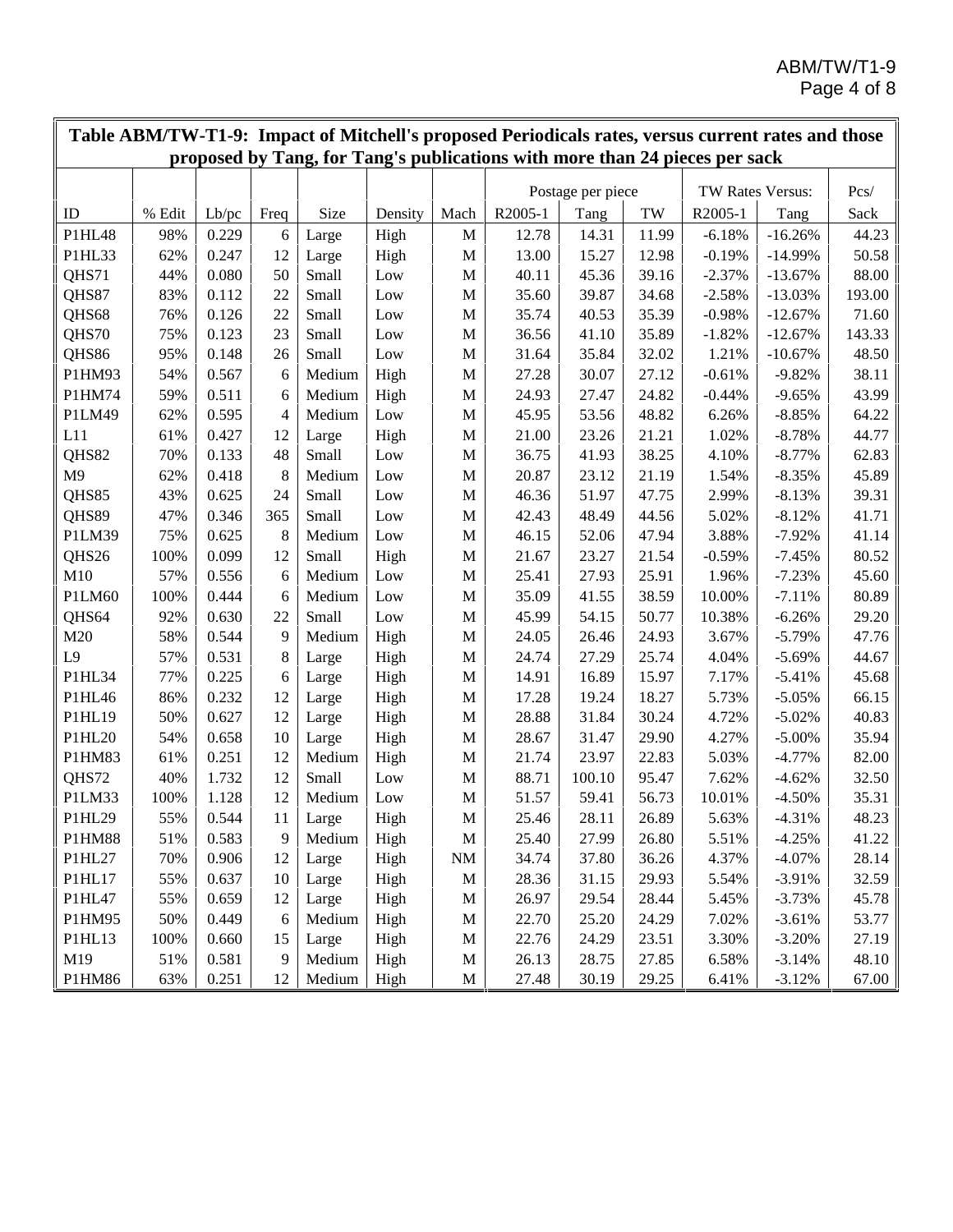| Table ABM/TW-T1-9: Impact of Mitchell's proposed Periodicals rates, versus current rates and those<br>proposed by Tang, for Tang's publications with more than 24 pieces per sack (Continued) |        |       |      |        |              |             |         |                   |                     |                  |          |        |
|-----------------------------------------------------------------------------------------------------------------------------------------------------------------------------------------------|--------|-------|------|--------|--------------|-------------|---------|-------------------|---------------------|------------------|----------|--------|
|                                                                                                                                                                                               |        |       |      |        |              |             |         |                   |                     |                  |          |        |
|                                                                                                                                                                                               |        |       |      |        |              |             |         | Postage per piece |                     | TW Rates Versus: | Pcs/     |        |
| ID                                                                                                                                                                                            | % Edit | Lb/pc | Freq | Size   | Density      | Mach        | R2005-1 | Tang              | $\operatorname{TW}$ | R2005-1          | Tang     | Sack   |
| QHS99                                                                                                                                                                                         | 67%    | 0.330 | 12   | Small  | Low          | $\mathbf M$ | 35.64   | 41.44             | 40.38               | 13.31%           | $-2.57%$ | 61.47  |
| QHS30                                                                                                                                                                                         | 59%    | 0.200 | 12   | Small  | High         | $\mathbf M$ | 24.40   | 26.98             | 26.29               | 7.75%            | $-2.55%$ | 47.83  |
| S <sub>22</sub>                                                                                                                                                                               | 90%    | 0.061 | 52   | Small  | High         | M           | 14.18   | 16.15             | 15.75               | 11.06%           | $-2.52%$ | 52.56  |
| P1HL32                                                                                                                                                                                        | 93%    | 0.248 | 12   | Large  | High         | $\mathbf M$ | 17.03   | 18.97             | 18.59               | 9.12%            | $-2.04%$ | 66.43  |
| P1HL42                                                                                                                                                                                        | 43%    | 0.595 | 48   | Large  | High         | $\rm{NM}$   | 31.69   | 35.02             | 34.32               | 8.31%            | $-2.02%$ | 33.42  |
| P1HL23                                                                                                                                                                                        | 44%    | 0.983 | 12   | Large  | High         | $\mathbf M$ | 33.51   | 36.45             | 35.74               | 6.64%            | $-1.96%$ | 37.70  |
| M <sub>5</sub>                                                                                                                                                                                | 27%    | 1.996 | 6    | Medium | Low          | $\rm{NM}$   | 98.30   | 109.55            | 107.61              | 9.47%            | $-1.77%$ | 25.63  |
| P1HL31                                                                                                                                                                                        | 74%    | 0.194 | 10   | Large  | High         | $\rm{NM}$   | 18.00   | 20.13             | 19.78               | 9.89%            | $-1.73%$ | 55.51  |
| P1HM73                                                                                                                                                                                        | 57%    | 0.468 | 12   | Medium | High         | M           | 22.70   | 24.98             | 24.59               | 8.32%            | $-1.56%$ | 40.37  |
| P1HL44                                                                                                                                                                                        | 50%    | 0.464 | 12   | Large  | High         | $\mathbf M$ | 24.81   | 27.46             | 27.04               | 8.98%            | $-1.56%$ | 48.48  |
| QHS59                                                                                                                                                                                         | 76%    | 0.315 | 24   | Small  | High         | $\mathbf M$ | 20.21   | 22.46             | 22.17               | 9.70%            | $-1.32%$ | 49.44  |
| P1HM92                                                                                                                                                                                        | 58%    | 0.566 | 6    | Medium | High         | $\mathbf M$ | 27.54   | 30.26             | 29.87               | 8.49%            | $-1.29%$ | 51.34  |
| QHS56                                                                                                                                                                                         | 71%    | 0.274 | 52   | Small  | High         | $\mathbf M$ | 25.79   | 30.36             | 29.98               | 16.23%           | $-1.27%$ | 36.50  |
| P1HL12                                                                                                                                                                                        | 50%    | 0.836 | 12   | Large  | High         | $\mathbf M$ | 31.51   | 34.41             | 33.99               | 7.86%            | $-1.24%$ | 25.52  |
| P1LM36                                                                                                                                                                                        | 60%    | 0.332 | 10   | Medium | Low          | $\rm{NM}$   | 37.27   | 41.98             | 41.46               | 11.25%           | $-1.24%$ | 40.39  |
| P1HM94                                                                                                                                                                                        | 63%    | 0.251 | 12   | Medium | High         | $\mathbf M$ | 24.86   | 27.41             | 27.09               | 8.99%            | $-1.15%$ | 59.87  |
| P1HL41                                                                                                                                                                                        | 71%    | 0.314 | 50   | Large  | High         | M           | 23.31   | 25.71             | 25.45               | 9.17%            | $-1.04%$ | 45.81  |
| P1HL16                                                                                                                                                                                        | 60%    | 1.187 | 12   | Large  | High         | M           | 45.30   | 49.01             | 48.51               | 7.09%            | $-1.02%$ | 25.75  |
| P1LM26                                                                                                                                                                                        | 100%   | 0.321 | 10   | Medium | Low          | $\mathbf M$ | 30.49   | 34.99             | 34.66               | 13.67%           | $-0.95%$ | 47.25  |
| QHS36                                                                                                                                                                                         | 100%   | 0.057 | 26   | Small  | High         | M           | 17.52   | 18.70             | 18.55               | 5.83%            | $-0.85%$ | 132.42 |
| QHS63                                                                                                                                                                                         | 39%    | 0.714 | 6    | Small  | Low          | $\mathbf M$ | 53.52   | 61.25             | 60.77               | 13.55%           | $-0.78%$ | 35.36  |
| QHS39                                                                                                                                                                                         | 28%    | 0.125 | 17   | Small  | High         | $\mathbf M$ | 24.37   | 28.67             | 28.45               | 16.75%           | $-0.76%$ | 35.76  |
| L <sub>5</sub>                                                                                                                                                                                | 67%    | 0.278 | 10   | Large  | High         | M           | 18.85   | 21.10             | 20.94               | 11.06%           | $-0.76%$ | 50.89  |
| P1HL40                                                                                                                                                                                        | 51%    | 0.507 | 6    | Large  | High         | $\mathbf M$ | 24.99   | 27.51             | 27.31               | 9.29%            | $-0.71%$ | 48.00  |
| P1LM42                                                                                                                                                                                        | 60%    | 0.353 | 9    | Medium | Low          | M           | 23.57   | 25.98             | 25.83               | 9.56%            | $-0.59%$ | 51.01  |
| L8                                                                                                                                                                                            | 60%    | 0.591 | 12   | Large  | High         | M           | 25.91   | 28.34             | 28.18               | 8.79%            | $-0.56%$ | 41.44  |
| QHS35                                                                                                                                                                                         | 42%    | 0.298 | 27   | Small  | High         | $\mathbf M$ | 21.40   | 24.00             | 23.87               | 11.52%           | $-0.55%$ | 47.56  |
| P1LM34                                                                                                                                                                                        | 53%    | 0.637 | 12   | Medium | Low          | M           | 44.95   | 50.86             | 50.62               | 12.62%           | $-0.47%$ | 36.89  |
| S9                                                                                                                                                                                            | 100%   | 0.197 | 12   | Small  | Low          | M           | 35.50   | 41.77             | 41.64               | 17.29%           | $-0.31%$ | 35.50  |
| P1HL38                                                                                                                                                                                        | 59%    | 0.467 | 8    | Large  | High         | M           | 23.78   | 26.13             | 26.06               | 9.59%            | $-0.28%$ | 41.99  |
| L6                                                                                                                                                                                            | 64%    | 0.417 | 12   | Large  | High         | M           | 22.19   | 24.55             | 24.48               | 10.31%           | $-0.28%$ | 49.79  |
| P1LM52                                                                                                                                                                                        | 52%    | 0.525 | 12   | Medium | Low          | $\mathbf M$ | 42.97   | 48.99             | 48.86               | 13.72%           | $-0.26%$ | 45.79  |
| P1HL30                                                                                                                                                                                        | 50%    | 0.440 | 10   | Large  | High         | $\mathbf M$ | 24.71   | 27.33             | 27.28               | 10.41%           | $-0.18%$ | 33.03  |
| M <sub>3</sub>                                                                                                                                                                                | 50%    | 0.696 | 6    | Medium | $_{\rm Low}$ | $\mathbf M$ | 47.01   | 52.93             | 52.85               | 12.42%           | $-0.15%$ | 30.31  |
| $\mathsf{L}4$                                                                                                                                                                                 | 50%    | 0.410 | 12   | Large  | High         | $\mathbf M$ | 25.53   | 28.36             | 28.33               | 10.96%           | $-0.11%$ | 47.62  |
| P1HL45                                                                                                                                                                                        | 60%    | 0.375 | 12   | Large  | High         | M           | 23.56   | 26.11             | 26.08               | 10.72%           | $-0.09%$ | 52.42  |
| M18                                                                                                                                                                                           | 61%    | 0.414 | 6    | Medium | High         | M           | 22.81   | 25.14             | 25.14               | 10.23%           | 0.02%    | 41.63  |
| QHS84                                                                                                                                                                                         | 56%    | 0.489 | 12   | Small  | Low          | $\mathbf M$ | 37.54   | 42.45             | 42.56               | 13.38%           | 0.25%    | 61.03  |
| P1HL51                                                                                                                                                                                        | 57%    | 0.334 | 24   | Large  | High         | $\mathbf M$ | 26.71   | 29.88             | 29.96               | 12.17%           | 0.25%    | 50.09  |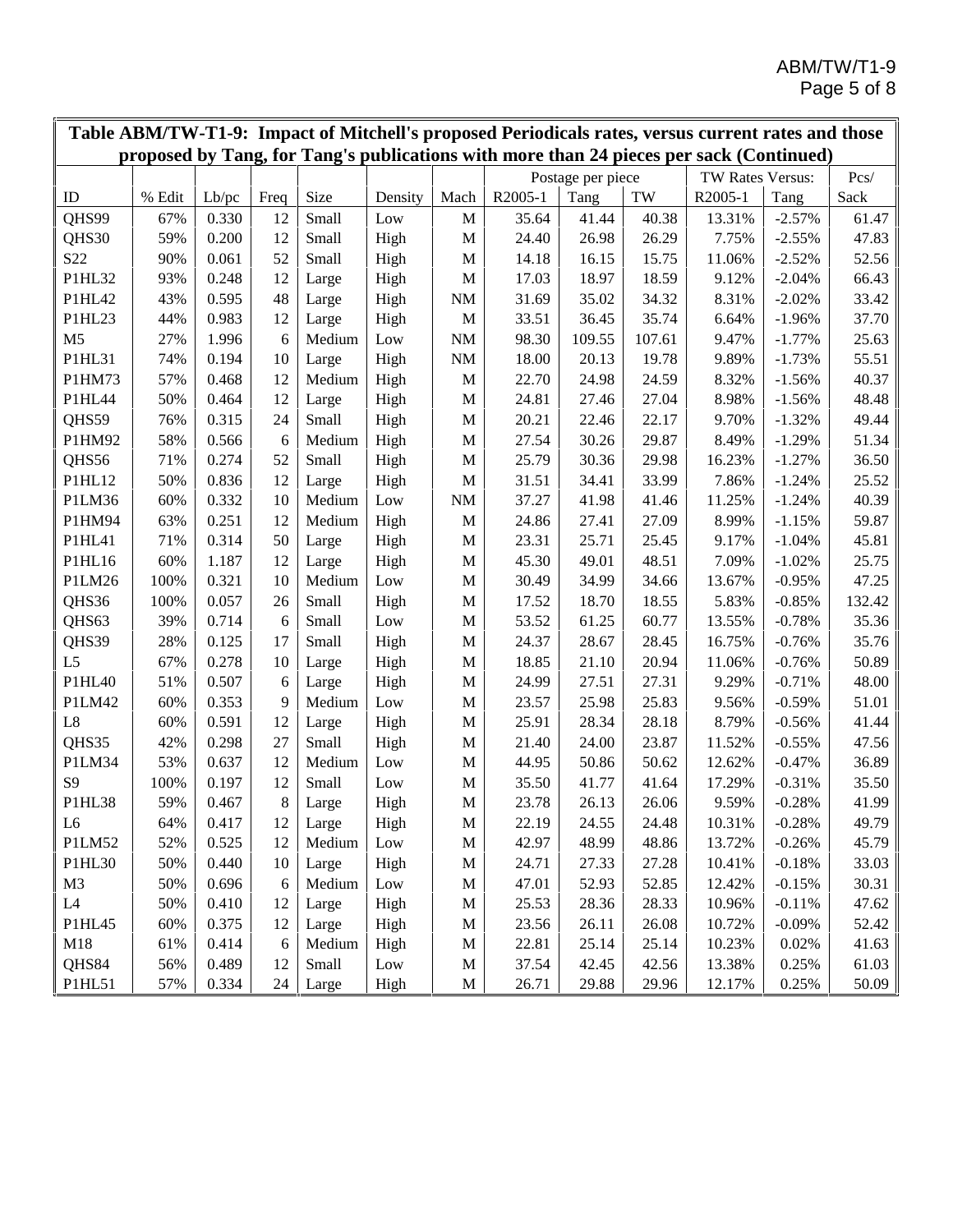| Table ABM/TW-T1-9: Impact of Mitchell's proposed Periodicals rates, versus current rates and those<br>proposed by Tang, for Tang's publications with more than 24 pieces per sack (Continued) |        |       |      |        |                 |             |         |                   |       |                  |       |       |
|-----------------------------------------------------------------------------------------------------------------------------------------------------------------------------------------------|--------|-------|------|--------|-----------------|-------------|---------|-------------------|-------|------------------|-------|-------|
|                                                                                                                                                                                               |        |       |      |        |                 |             |         |                   |       |                  |       |       |
|                                                                                                                                                                                               |        |       |      |        |                 |             |         | Postage per piece |       | TW Rates Versus: |       | Pcs/  |
| ID                                                                                                                                                                                            | % Edit | Lb/pc | Freq | Size   | Density         | Mach        | R2005-1 | Tang              | TW    | R2005-1          | Tang  | Sack  |
| S <sub>21</sub>                                                                                                                                                                               | 35%    | 0.127 | 12   | Small  | High            | M           | 26.08   | 30.08             | 30.17 | 15.69%           | 0.29% | 55.00 |
| S23                                                                                                                                                                                           | 42%    | 0.483 | 52   | Small  | High            | M           | 34.09   | 38.93             | 39.08 | 14.62%           | 0.38% | 40.32 |
| P1LM44                                                                                                                                                                                        | 52%    | 0.602 | 6    | Medium | Low             | M           | 30.10   | 32.90             | 33.03 | 9.72%            | 0.40% | 42.23 |
| P1HM76                                                                                                                                                                                        | 50%    | 0.445 | 12   | Medium | High            | M           | 26.93   | 29.83             | 29.99 | 11.35%           | 0.54% | 46.35 |
| P1HL25                                                                                                                                                                                        | 64%    | 0.824 | 12   | Large  | High            | $\mathbf M$ | 31.60   | 34.30             | 34.52 | 9.23%            | 0.63% | 28.06 |
| P1HL15                                                                                                                                                                                        | 49%    | 0.808 | 12   | Large  | High            | <b>NM</b>   | 33.15   | 36.29             | 36.53 | 10.18%           | 0.67% | 36.24 |
| P1HM97                                                                                                                                                                                        | 50%    | 0.498 | 12   | Medium | High            | M           | 28.02   | 30.95             | 31.16 | 11.21%           | 0.67% | 41.46 |
| QHS80                                                                                                                                                                                         | 66%    | 0.216 | 12   | Small  | Low             | M           | 32.42   | 38.04             | 38.32 | 18.19%           | 0.74% | 48.10 |
| P1HL37                                                                                                                                                                                        | 78%    | 0.483 | 6    | Large  | High            | M           | 28.80   | 31.89             | 32.13 | 11.58%           | 0.78% | 60.19 |
| P1HM98                                                                                                                                                                                        | 78%    | 1.112 | 6    | Medium | High            | $\mathbf M$ | 45.73   | 51.38             | 51.79 | 13.26%           | 0.80% | 39.07 |
| P1HM85                                                                                                                                                                                        | 57%    | 0.319 | 11   | Medium | High            | $\mathbf M$ | 36.07   | 42.12             | 42.46 | 17.71%           | 0.81% | 45.46 |
| M8                                                                                                                                                                                            | 50%    | 0.488 | 10   | Medium | Low             | M           | 27.53   | 30.43             | 30.69 | 11.47%           | 0.85% | 24.73 |
| P1LM55                                                                                                                                                                                        | 50%    | 0.401 | 6    | Medium | Low             | M           | 36.84   | 41.69             | 42.06 | 14.18%           | 0.87% | 50.30 |
| M17                                                                                                                                                                                           | 50%    | 0.491 | 12   | Medium | High            | M           | 29.49   | 32.67             | 32.96 | 11.78%           | 0.91% | 46.46 |
| P1HM82                                                                                                                                                                                        | 41%    | 0.782 | 26   | Medium | High            | $\mathbf M$ | 32.44   | 35.41             | 35.75 | 10.19%           | 0.96% | 36.71 |
| P1LM40                                                                                                                                                                                        | 75%    | 0.238 | 26   | Medium | Low             | M           | 30.42   | 34.57             | 34.92 | 14.78%           | 1.02% | 53.42 |
| P1LM27                                                                                                                                                                                        | 51%    | 0.308 | 10   | Medium | Low             | M           | 36.58   | 42.56             | 43.01 | 17.56%           | 1.04% | 44.90 |
| P1LM35                                                                                                                                                                                        | 50%    | 0.365 | 6    | Medium | Low             | M           | 35.97   | 40.79             | 41.25 | 14.66%           | 1.12% | 54.42 |
| P1LM43                                                                                                                                                                                        | 61%    | 0.489 | 7    | Medium | Low             | M           | 39.56   | 45.38             | 45.92 | 16.08%           | 1.20% | 43.33 |
| L1                                                                                                                                                                                            | 55%    | 0.389 | 8    | Large  | Low             | M           | 34.72   | 39.23             | 39.75 | 14.47%           | 1.31% | 52.49 |
| S <sub>8</sub>                                                                                                                                                                                | 59%    | 0.195 | 12   | Small  | Low             | $\mathbf M$ | 32.02   | 37.40             | 37.90 | 18.38%           | 1.33% | 51.83 |
| P1HL18                                                                                                                                                                                        | 45%    | 0.358 | 51   | Large  | High            | M           | 24.79   | 27.55             | 27.95 | 12.72%           | 1.42% | 39.93 |
| P1LM22                                                                                                                                                                                        | 45%    | 0.503 | 13   | Medium | Low             | M           | 42.33   | 48.33             | 49.02 | 15.80%           | 1.42% | 43.89 |
| P1LM28                                                                                                                                                                                        | 59%    | 0.725 | 4    | Medium | Low             | $\mathbf M$ | 41.19   | 46.69             | 47.37 | 15.00%           | 1.44% | 42.21 |
| L2                                                                                                                                                                                            | 85%    | 0.461 | 6    | Large  | High            | M           | 29.55   | 33.08             | 33.56 | 13.59%           | 1.46% | 52.30 |
| P1LM23                                                                                                                                                                                        | 57%    | 0.793 | 12   | Medium | Low             | M           | 44.70   | 50.94             | 51.72 | 15.71%           | 1.53% | 32.49 |
| P1HL50                                                                                                                                                                                        | 50%    | 0.473 | 12   | Large  | High            | M           | 25.60   | 28.29             | 28.75 | 12.29%           | 1.62% | 34.70 |
| QHS90                                                                                                                                                                                         | 63%    | 0.556 | 12   | Small  | Low             | M           | 41.19   | 47.50             | 48.31 | 17.29%           | 1.71% | 39.35 |
| QHS65                                                                                                                                                                                         | 99%    | 0.951 | 52   | Small  | Low             | M           | 41.04   | 47.99             | 48.85 | 19.02%           | 1.78% | 38.54 |
| P1HL39                                                                                                                                                                                        | 70%    | 0.829 | 12   | Large  | High            | M           | 33.56   | 36.44             | 37.11 | 10.57%           | 1.83% | 29.36 |
| QHS73                                                                                                                                                                                         | 100%   | 0.227 | 6    | Small  | Low             | M           | 28.23   | 33.39             | 34.00 | 20.43%           | 1.84% | 47.11 |
| P1HL28                                                                                                                                                                                        | 51%    | 0.583 | 12   | Large  | High            | M           | 29.23   | 32.18             | 32.77 | 12.13%           | 1.85% | 43.62 |
| QHS88                                                                                                                                                                                         | 50%    | 0.650 | 12   | Small  | Low             | $\mathbf M$ | 45.14   | 52.18             | 53.18 | 17.81%           | 1.92% | 34.20 |
| QHS32                                                                                                                                                                                         | 83%    | 1.871 | 12   | Small  | High            | <b>NM</b>   | 70.66   | 82.57             | 84.18 | 19.14%           | 1.94% | 24.14 |
| S <sub>6</sub>                                                                                                                                                                                | 86%    | 1.221 | 12   | Small  | Low             | M           | 51.71   | 60.82             | 62.01 | 19.92%           | 1.96% | 27.61 |
| P1LM57                                                                                                                                                                                        | 41%    | 0.448 | 6    | Medium | $_{\text{Low}}$ | M           | 44.74   | 52.60             | 53.65 | 19.93%           | 2.01% | 41.37 |
| QHS34                                                                                                                                                                                         | 100%   | 0.546 | 24   | Small  | High            | M           | 30.69   | 35.95             | 36.69 | 19.56%           | 2.05% | 44.35 |
| M <sub>4</sub>                                                                                                                                                                                | 40%    | 0.529 | 13   | Small  | Low             |             | 42.72   | 48.78             | 49.81 | 16.59%           | 2.10% | 41.77 |
| P1HM79                                                                                                                                                                                        |        |       |      | Medium |                 | M           |         |                   |       | 14.70%           |       |       |
|                                                                                                                                                                                               | 51%    | 0.396 | 6    |        | High            | M           | 25.74   | 28.91             | 29.53 |                  | 2.12% | 46.54 |
| P1HM63                                                                                                                                                                                        | 50%    | 0.923 | 12   | Medium | High            | M           | 50.37   | 56.36             | 57.58 | 14.31%           | 2.16% | 36.78 |
| S10                                                                                                                                                                                           | 97%    | 0.110 | 26   | Small  | Low             | M           | 24.11   | 28.04             | 28.68 | 18.95%           | 2.30% | 64.24 |
| P1HM70                                                                                                                                                                                        | 47%    | 0.894 | 12   | Medium | High            | M           | 43.26   | 48.10             | 49.20 | 13.75%           | 2.30% | 39.56 |
| QHS75                                                                                                                                                                                         | 77%    | 0.453 | 6    | Small  | Low             | M           | 36.28   | 42.39             | 43.39 | 19.58%           | 2.36% | 38.96 |
| P1LM59                                                                                                                                                                                        | 47%    | 0.437 | 12   | Medium | Low             | M           | 39.69   | 45.58             | 46.67 | 17.58%           | 2.40% | 42.56 |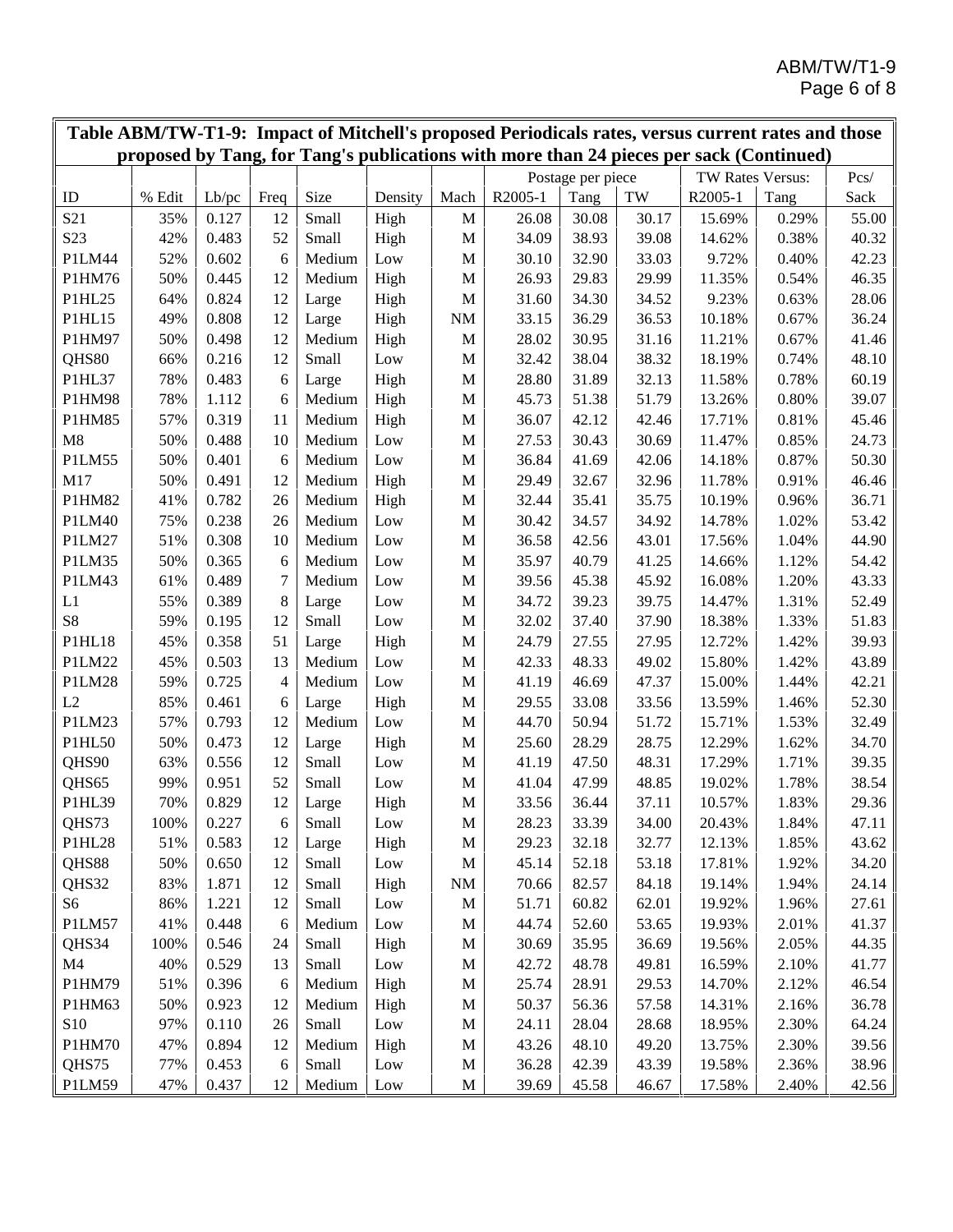| Table ABM/TW-T1-9: Impact of Mitchell's proposed Periodicals rates, versus current rates and those<br>proposed by Tang, for Tang's publications with more than 24 pieces per sack (Continued) |        |       |                |        |              |              |         |                   |       |                  |       |       |
|-----------------------------------------------------------------------------------------------------------------------------------------------------------------------------------------------|--------|-------|----------------|--------|--------------|--------------|---------|-------------------|-------|------------------|-------|-------|
|                                                                                                                                                                                               |        |       |                |        |              |              |         |                   |       |                  |       |       |
|                                                                                                                                                                                               |        |       |                |        |              |              |         | Postage per piece |       | TW Rates Versus: |       | Pcs/  |
| ID                                                                                                                                                                                            | % Edit | Lb/pc | Freq           | Size   | Density      | Mach         | R2005-1 | Tang              | TW    | R2005-1          | Tang  | Sack  |
| M <sub>7</sub>                                                                                                                                                                                | 61%    | 0.649 | 4              | Medium | Low          | $\mathbf M$  | 32.50   | 35.74             | 36.60 | 12.62%           | 2.42% | 32.45 |
| P1LM37                                                                                                                                                                                        | 68%    | 0.477 | 12             | Medium | Low          | M            | 37.05   | 42.58             | 43.64 | 17.80%           | 2.49% | 45.69 |
| QHS94                                                                                                                                                                                         | 46%    | 0.387 | 10             | Small  | Low          | M            | 37.53   | 42.93             | 44.01 | 17.26%           | 2.52% | 45.54 |
| P1HL24                                                                                                                                                                                        | 72%    | 0.699 | 6              | Large  | High         | $\mathbf M$  | 30.95   | 33.95             | 34.80 | 12.46%           | 2.53% | 43.63 |
| P1HM99                                                                                                                                                                                        | 100%   | 0.202 | 6              | Medium | High         | $\mathbf M$  | 20.42   | 22.45             | 23.03 | 12.79%           | 2.60% | 51.98 |
| QHS29                                                                                                                                                                                         | 94%    | 0.246 | 4              | Small  | High         | $\mathbf M$  | 22.09   | 24.72             | 25.37 | 14.85%           | 2.62% | 48.30 |
| P1HM72                                                                                                                                                                                        | 42%    | 0.363 | 12             | Medium | High         | $\mathbf M$  | 36.38   | 41.31             | 42.40 | 16.56%           | 2.63% | 48.56 |
| S18                                                                                                                                                                                           | 100%   | 0.075 | 12             | Small  | High         | $\mathbf M$  | 22.57   | 26.55             | 27.27 | 20.80%           | 2.70% | 50.85 |
| P1LM21                                                                                                                                                                                        | 65%    | 0.793 | 6              | Medium | Low          | $\mathbf M$  | 41.65   | 46.68             | 48.01 | 15.27%           | 2.84% | 37.48 |
| P1LM53                                                                                                                                                                                        | 70%    | 0.411 | 6              | Medium | Low          | $\mathbf M$  | 33.57   | 38.10             | 39.22 | 16.84%           | 2.92% | 47.69 |
| P1HM77                                                                                                                                                                                        | 54%    | 0.580 | 12             | Medium | High         | $\mathbf M$  | 33.08   | 36.71             | 37.80 | 14.26%           | 2.96% | 40.22 |
| P1LM30                                                                                                                                                                                        | 44%    | 0.434 | 13             | Medium | Low          | M            | 30.69   | 34.18             | 35.23 | 14.80%           | 3.07% | 43.75 |
| L <sub>3</sub>                                                                                                                                                                                | 75%    | 0.470 | 12             | Large  | High         | $\mathbf M$  | 28.36   | 31.54             | 32.52 | 14.66%           | 3.10% | 41.98 |
| QHS74                                                                                                                                                                                         | 84%    | 0.592 | 6              | Small  | Low          | $\mathbf M$  | 35.84   | 41.73             | 43.04 | 20.07%           | 3.13% | 38.88 |
| P1LM51                                                                                                                                                                                        | 47%    | 0.309 | 4              | Medium | Low          | $\mathbf M$  | 35.92   | 41.41             | 42.76 | 19.05%           | 3.26% | 44.98 |
| QHS50                                                                                                                                                                                         | 100%   | 0.320 | 251            | Small  | High         | M            | 25.38   | 28.98             | 29.93 | 17.96%           | 3.30% | 54.14 |
| QHS25                                                                                                                                                                                         | 44%    | 0.196 | 52             | Small  | High         | $\rm{NM}$    | 18.23   | 20.88             | 21.58 | 18.40%           | 3.34% | 39.56 |
| P1LM47                                                                                                                                                                                        | 81%    | 0.297 | 6              | Medium | Low          | $\mathbf M$  | 22.38   | 25.29             | 26.16 | 16.90%           | 3.42% | 48.59 |
| QHS69                                                                                                                                                                                         | 34%    | 0.291 | 12             | Small  | Low          | M            | 36.15   | 41.49             | 42.91 | 18.68%           | 3.43% | 46.50 |
| P1HM80                                                                                                                                                                                        | 72%    | 0.238 | 52             | Medium | High         | M            | 24.31   | 27.44             | 28.40 | 16.82%           | 3.49% | 41.41 |
| P1HM10                                                                                                                                                                                        |        |       |                |        |              |              |         |                   |       |                  |       |       |
| 0                                                                                                                                                                                             | 86%    | 2.309 | 6              | Medium | High         | M            | 66.24   | 73.75             | 76.39 | 15.32%           | 3.57% | 26.17 |
| P1LM50                                                                                                                                                                                        | 77%    | 0.628 | 6              | Medium | Low          | $\mathbf M$  | 37.65   | 42.77             | 44.37 | 17.85%           | 3.75% | 45.38 |
| QHS42                                                                                                                                                                                         | 66%    | 0.526 | 10             | Small  | High         | $\mathbf M$  | 35.90   | 41.44             | 43.03 | 19.87%           | 3.83% | 39.83 |
| P1HM66                                                                                                                                                                                        | 88%    | 0.389 | 12             | Medium | High         | $\mathbf M$  | 28.29   | 31.91             | 33.17 | 17.25%           | 3.93% | 60.05 |
| QHS54                                                                                                                                                                                         | 100%   | 0.175 | 36             | Small  | High         | $\mathbf M$  | 20.76   | 23.32             | 24.26 | 16.84%           | 4.01% | 60.21 |
| P1HM91                                                                                                                                                                                        | 60%    | 0.412 | 12             | Medium | High         | $\mathbf M$  | 31.05   | 35.15             | 36.61 | 17.93%           | 4.17% | 46.77 |
| P1LM48                                                                                                                                                                                        | 89%    | 0.310 | $\overline{4}$ | Medium | Low          | M            | 28.71   | 33.01             | 34.39 | 19.76%           | 4.18% | 51.95 |
| M12                                                                                                                                                                                           | 100%   | 0.574 | 12             | Medium | High         | M            | 28.24   | 31.64             | 32.98 | 16.81%           | 4.26% | 37.63 |
| S7                                                                                                                                                                                            | 100%   | 0.107 | 6              | Small  | Low          | $\mathbf M$  | 25.68   | 30.53             | 31.86 | 24.08%           | 4.35% | 43.47 |
| QHS67                                                                                                                                                                                         | 87%    | 0.465 | 6              | Small  | $_{\rm Low}$ | $\mathbf M$  | 33.46   | 39.00             | 40.70 | 21.63%           | 4.36% | 40.40 |
| S <sub>24</sub>                                                                                                                                                                               | 33%    | 1.200 | 365            | Small  | High         | $\rm{NM}$    | 43.86   | 49.42             | 51.59 | 17.64%           | 4.39% | 25.23 |
| QHS97                                                                                                                                                                                         | 66%    | 0.274 | 13             | Small  | Low          | M            | 32.13   | 37.05             | 38.70 | 20.42%           | 4.45% | 45.53 |
| P1HL43                                                                                                                                                                                        | 62%    | 0.191 | 51             | Large  | High         | M            | 23.31   | 25.87             | 27.02 | 15.93%           | 4.46% | 31.28 |
| P1HM84                                                                                                                                                                                        | 92%    | 0.363 | 8              | Medium | High         | M            | 26.95   | 30.33             | 31.71 | 17.66%           | 4.55% | 54.46 |
| QHS83                                                                                                                                                                                         | 100%   | 0.455 | 4              | Small  | Low          | $\mathbf M$  | 32.79   | 39.16             | 40.94 | 24.87%           | 4.56% | 35.09 |
| QHS47                                                                                                                                                                                         | 70%    | 0.258 | 11             | Small  | High         | $\mathbf M$  | 27.79   | 32.36             | 33.85 | 21.81%           | 4.61% | 42.86 |
| M15                                                                                                                                                                                           | 51%    | 0.758 | 12             | Medium | High         | $\mathbf M$  | 44.73   | 49.72             | 52.03 | 16.31%           | 4.63% | 28.03 |
| P1LM46                                                                                                                                                                                        | 50%    | 0.307 | 6              | Medium | Low          | M            | 34.24   | 39.36             | 41.24 | 20.44%           | 4.79% | 44.83 |
| QHS31                                                                                                                                                                                         | 99%    | 0.770 | 52             | Small  | High         | M            | 34.32   | 39.50             | 41.46 | 20.78%           | 4.96% | 46.78 |
|                                                                                                                                                                                               |        |       |                | Medium |              |              |         |                   |       |                  |       |       |
| M6                                                                                                                                                                                            | 45%    | 1.195 | 4              |        | Low          | $\rm{NM}$    | 56.10   | 62.47             | 65.65 | 17.02%           | 5.09% | 32.07 |
| P1HL49                                                                                                                                                                                        | 73%    | 0.200 | 26             | Large  | High         | $\mathbf{M}$ | 23.83   | 26.50             | 27.85 | 16.87%           | 5.09% | 81.37 |
| P1HM89                                                                                                                                                                                        | 49%    | 0.358 | 12             | Medium | High         | M            | 34.15   | 39.03             | 41.04 | 20.20%           | 5.17% | 43.60 |
| QHS77                                                                                                                                                                                         | 80%    | 0.188 | 12             | Small  | Low          | $\mathbf M$  | 26.44   | 30.53             | 32.17 | 21.67%           | 5.36% | 48.94 |
| QHS96                                                                                                                                                                                         | 100%   | 0.662 | 12             | Small  | Low          | M            | 32.84   | 38.26             | 40.33 | 22.79%           | 5.39% | 38.54 |